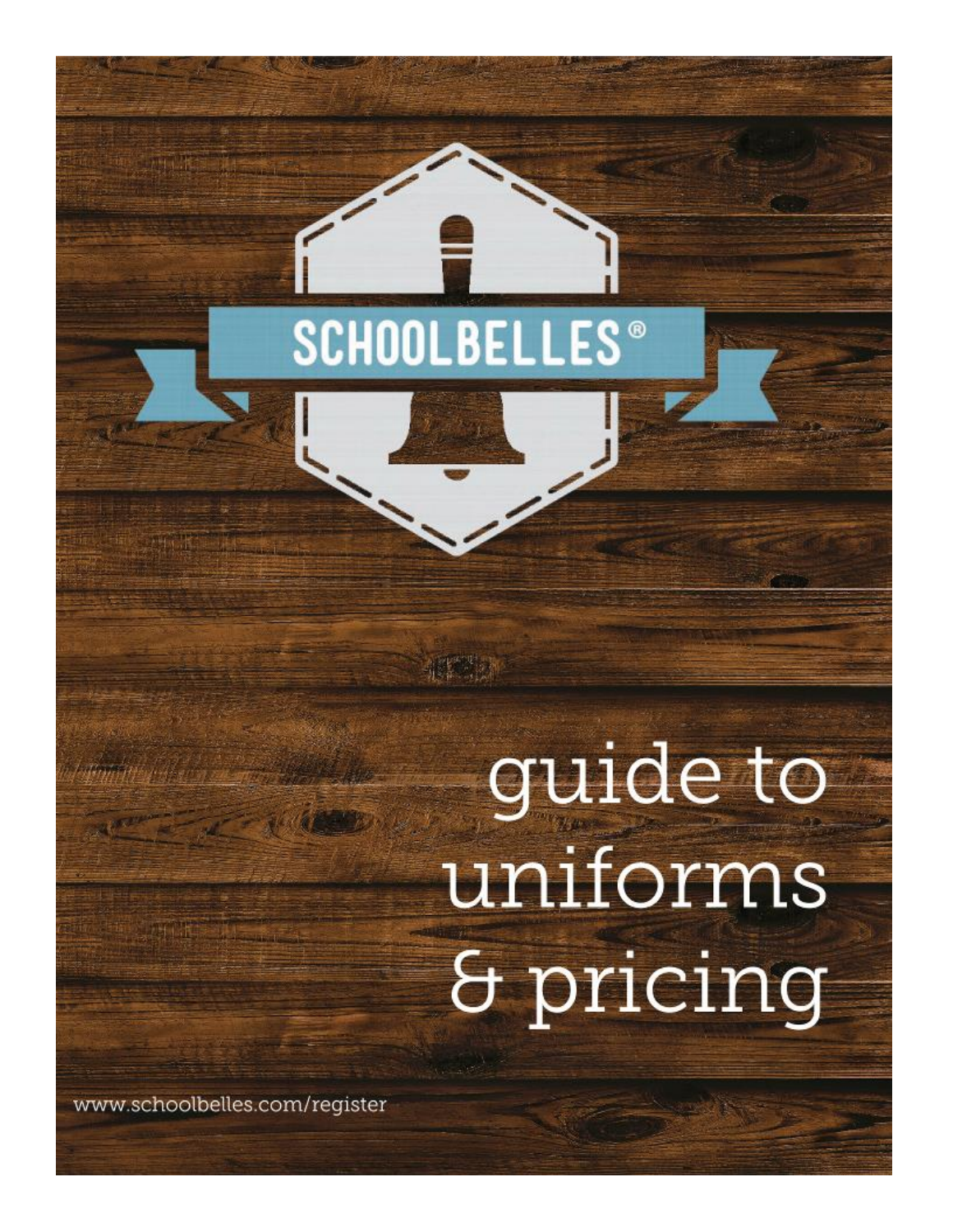#### **Girls Program**  $\parallel$  ose your sensor code **SZDDO** ST. BERNADETTE SCHOOL

| Grades K-8           |                       |                                                     | Lancaster, OH      |
|----------------------|-----------------------|-----------------------------------------------------|--------------------|
|                      | <b>Grades Jumpers</b> |                                                     | <b>Price Range</b> |
| K - 8                | 1421                  | Drop Waist Shift Jumper                             | \$47.95 - \$49.95  |
|                      |                       | <b>Color: Green/Navy Polyester Plaid-514</b>        |                    |
| <b>Grades Skirts</b> |                       |                                                     | <b>Price Range</b> |
| K - 8                | 1521                  | Two Kick Pleated Skirt                              | \$46.95 - \$49.95  |
| K - 8                | 1525                  | Wrap Around Kilt Skirt                              | \$49.95 - \$52.95  |
| K - 8                | 1533                  | Side Pleat Skort w/ Knit Short                      | \$47.95 - \$50.95  |
|                      |                       | <b>Color: Green/Navy Polyester Plaid-514</b>        |                    |
|                      | Grades Blouses        |                                                     | <b>Price Range</b> |
| $K - 8$              | 1739                  | Round Collar Short Sleeve                           | $$15.95 - $22.95$  |
| K - 8                | 1740                  | Round Collar Long Sleeve                            | $$16.95 - $24.95$  |
| K - 8                | 1750                  | <b>Pointed Collar Short Sleeve</b>                  | $$14.95 - $20.95$  |
| K - 8                | 1751                  | Pointed Collar Long Sleeve                          | $$16.25 - $21.95$  |
| K - 8                | 1770                  | <b>Traditional Oxford, SS</b>                       | \$19.95 - \$26.95  |
| K - 8                | 1771                  | <b>Traditional Oxford, LS</b>                       | $$21.95 - $28.95$  |
|                      |                       | Color: White-17                                     |                    |
| Grades Polos         |                       |                                                     | <b>Price Range</b> |
| K - 8                | 5705                  | A+ Pique Polo Short Sleeve                          | $$17.95 - $21.95$  |
| K - 8                | 5706                  | A+ Pique Polo Long Sleeve                           | $$19.95 - $23.95$  |
|                      |                       | Colors: Light Blue-12, Yellow-13, Navy-15, White-17 |                    |
|                      | Grades Slacks         |                                                     | <b>Price Range</b> |
| K - 8                | 3244                  | <b>Brushed Twill Straight Leg Pant</b>              | $$28.95 - $35.95$  |
|                      |                       | <b>Color: Navy-15</b>                               |                    |
|                      | Grades Shorts         |                                                     | <b>Price Range</b> |
| K - 8                | 3276                  | <b>Brushed Twill Flat Front Short</b>               | \$25.50 - \$27.50  |
|                      |                       | Color: Navy-15                                      |                    |
|                      | Grades Sweaters       |                                                     | <b>Price Range</b> |
| K - 8                | 8912                  | Classroom Cardigan Sweater                          | \$29.50 - \$35.50  |
| K - 8                | 8970                  | Classroom Jewel Neck Cardigan                       | \$30.50 - \$32.50  |
| K - 8                | 8993                  | Classroom V-Neck Sweater                            | $$27.25 - $32.25$  |
|                      |                       | Color: Navy-15                                      |                    |







**Toll-Free Phone Orders 1-888-637-3037 Pricing Subject to Change** Saturday, April 2, 2022/ Rep 1990

Landau STRING THE M Hush Pupples SPERRY & MADE BETTER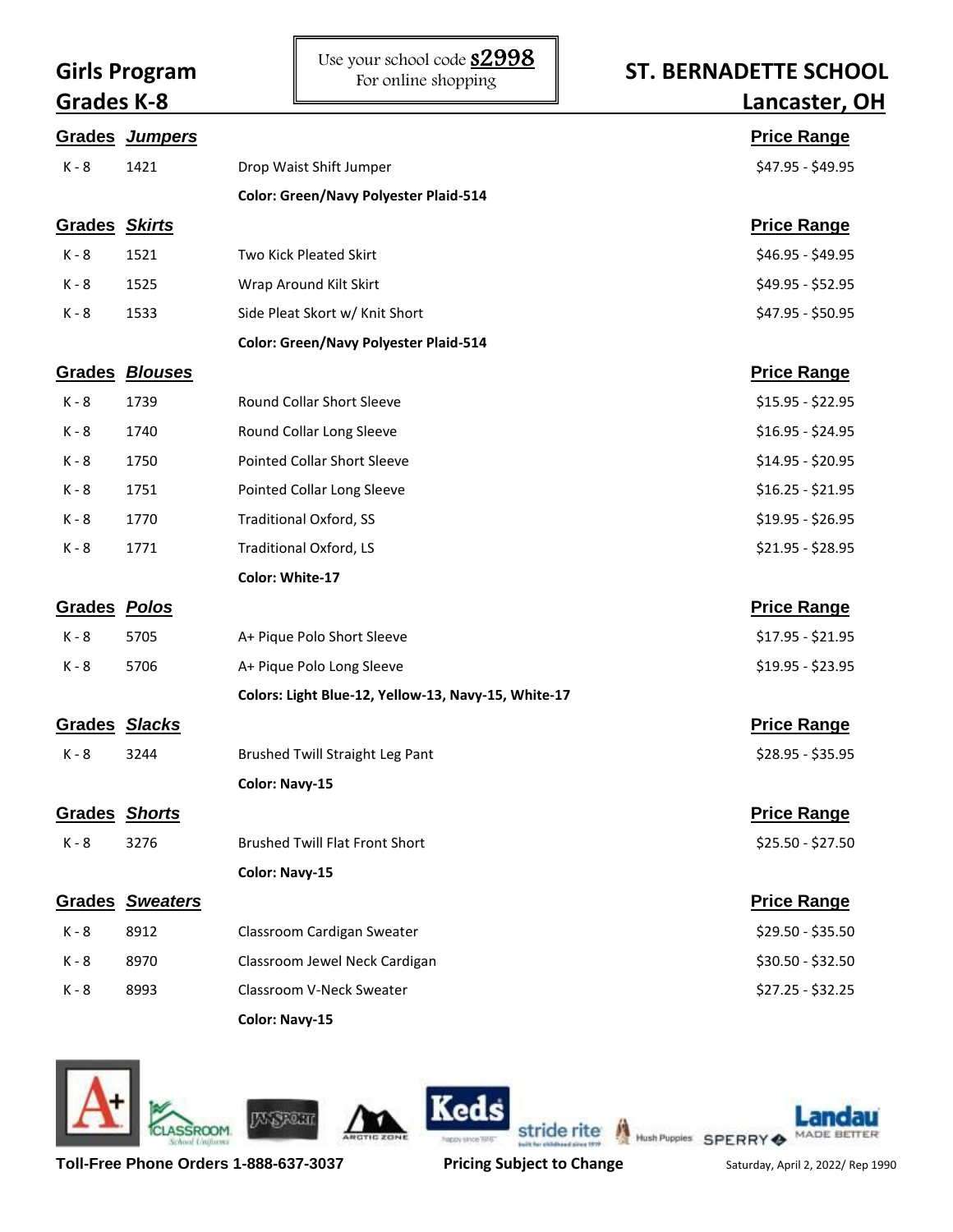|               | Grades Trousers |                                                     | <b>Price Range</b> |
|---------------|-----------------|-----------------------------------------------------|--------------------|
| $K - 8$       | 5208            | Classic Chino                                       | $$26.50 - $33.95$  |
|               |                 | Color: Navy-15                                      |                    |
| Grades Shorts |                 |                                                     | <b>Price Range</b> |
| $K - 8$       | 3288            | Classic Chino Short                                 | $$20.25 - $28.25$  |
|               |                 | <b>Color: Navy-15</b>                               |                    |
| Grades Shirts |                 |                                                     | <b>Price Range</b> |
| K - 8         | 5703            | Short Sleeve Dress Shirt                            | $$17.95 - $23.95$  |
| $K - 8$       | 5704            | Long Sleeve Dress Shirt                             | \$18.95 - \$26.95  |
| K - 8         | 5760            | <b>Traditional Oxford, SS</b>                       | \$19.95 - \$26.95  |
| K - 8         | 5761            | Traditional Oxford, LS                              | $$21.95 - $38.75$  |
|               |                 | Color: White-17                                     |                    |
| Grades Polos  |                 |                                                     | <b>Price Range</b> |
| $K - 8$       | 5705            | A+ Pique Polo Short Sleeve                          | $$17.95 - $21.95$  |
| $K - 8$       | 5706            | A+ Pique Polo Long Sleeve                           | $$19.95 - $23.95$  |
|               |                 | Colors: Light Blue-12, Yellow-13, Navy-15, White-17 |                    |
|               | Grades Sweaters |                                                     | <b>Price Range</b> |
| K - 8         | 8912            | Classroom Cardigan Sweater                          | \$29.50 - \$35.50  |
| $K - 8$       | 8993            | Classroom V-Neck Sweater                            | $$27.25 - $32.25$  |
|               |                 | <b>Color: Navy-15</b>                               |                    |

Register on-line at [www.schoolbelles.com/register](http://www.schoolbelles.com/register) to receive sales and promotions.

Colors for School s2998

**Visit us online and view our selection of shoes, backpacks, lunch bags & colorful accessories!**

**Hosiery/Socks: Navy-15, White-17, Black-22 Belts: Navy-15, Black-22, Brown-23, Black/Brown-2223**